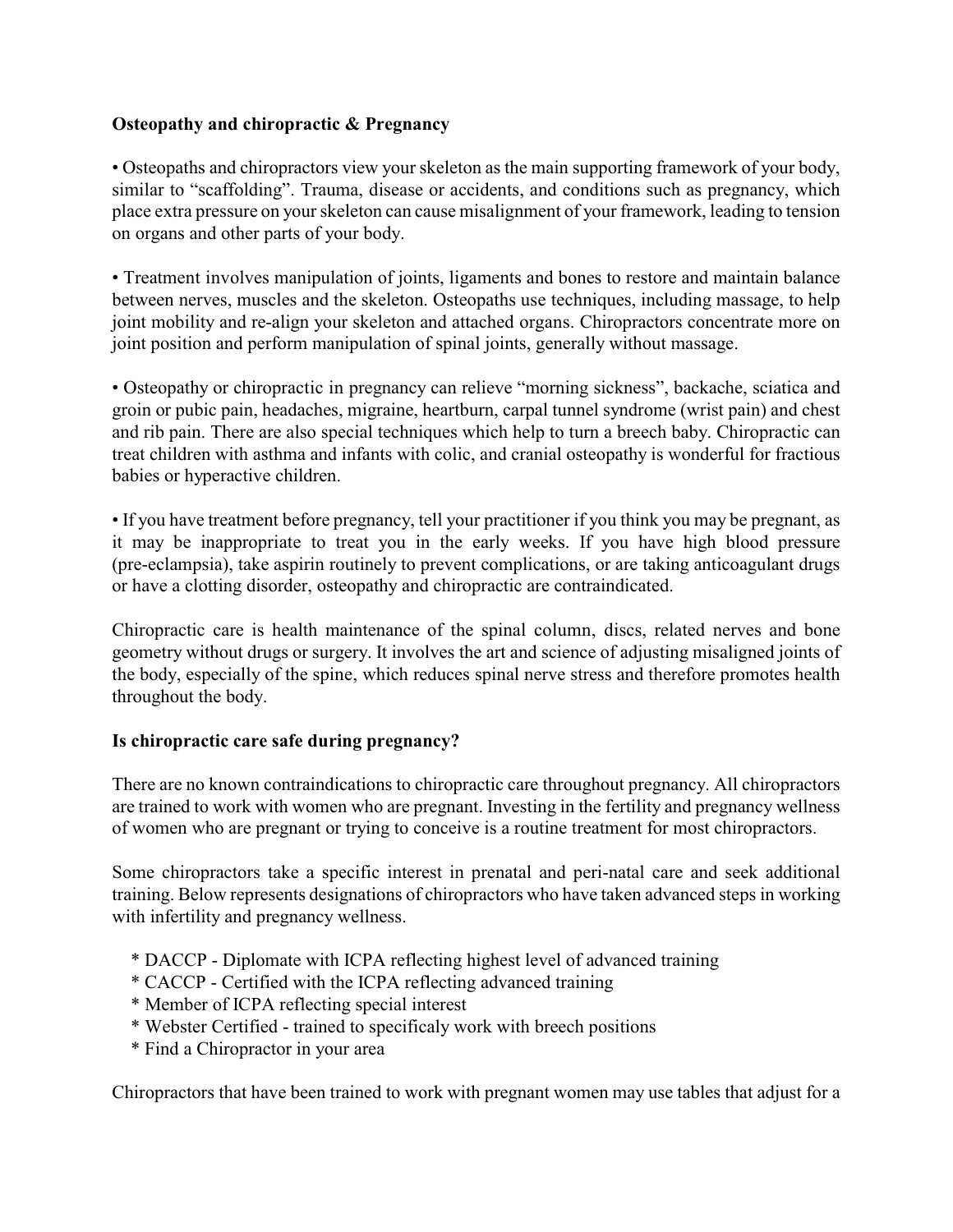pregnant woman's body, and they will use techniques that avoid unneeded pressure on the abdomen.

A chiropractor who is versed in the needs of women who are pregnant will also provide you with exercises and stretches that are safe to use during pregnancy and compliment any adjustments made to your spine.

## **Why should I have chiropractic care during pregnancy?**

During pregnancy, there are several physiological and endocrinological changes that occur in preparation for creating the environment for the developing baby. The following changes could result in a misaligned spine or joint:

- \* Protruding abdomen and increased back curve
- \* Pelvic changes
- \* Postural adaptations

Establishing pelvic balance and alignment is another reason to obtain chiropractic care during pregnancy. When the pelvis is misaligned it may reduce the amount of room available for the developing baby. This restriction is called intrauterine constraint. A misaligned pelvis may also make it difficult for the baby to get into the best possible position for delivery.

The nervous system is the master communication system to all the body systems including the reproductive system. Keeping the spine aligned helps the entire body work more effectively. What are the benefits of chiropractic care during pregnancy?

Chiropractic care during pregnancy may provide benefits for women who are pregnant. Potential benefits of chiropractic care during pregnancy include:

- \* Maintaining a healthier pregnancy
- \* Controlling symptoms of nausea
- \* Reducing the time of labor and delivery
- \* Relieving back, neck or joint pain
- \* Prevent a potential cesarean section

#### **What about chiropractic care and breech deliveries?**

The late Larry Webster, D.C., Founder of the International Chiropractic Pediatric Association, developed a specific chiropractic analysis and adjustment which enables chiropractors to establish balance in the pregnant woman's pelvis and reduce undue stress to her uterus and supporting ligaments. This balanced state in the pelvis makes it easier for a breech baby to turn naturally. The technique is known as the Webster Technique.

It is considered normal by some for a baby to present breech until the third trimester. Most birth practitioners are not concerned with breech presentations until a patient is 37 weeks along. Approximately 4% of all pregnancies result in a breech presentation.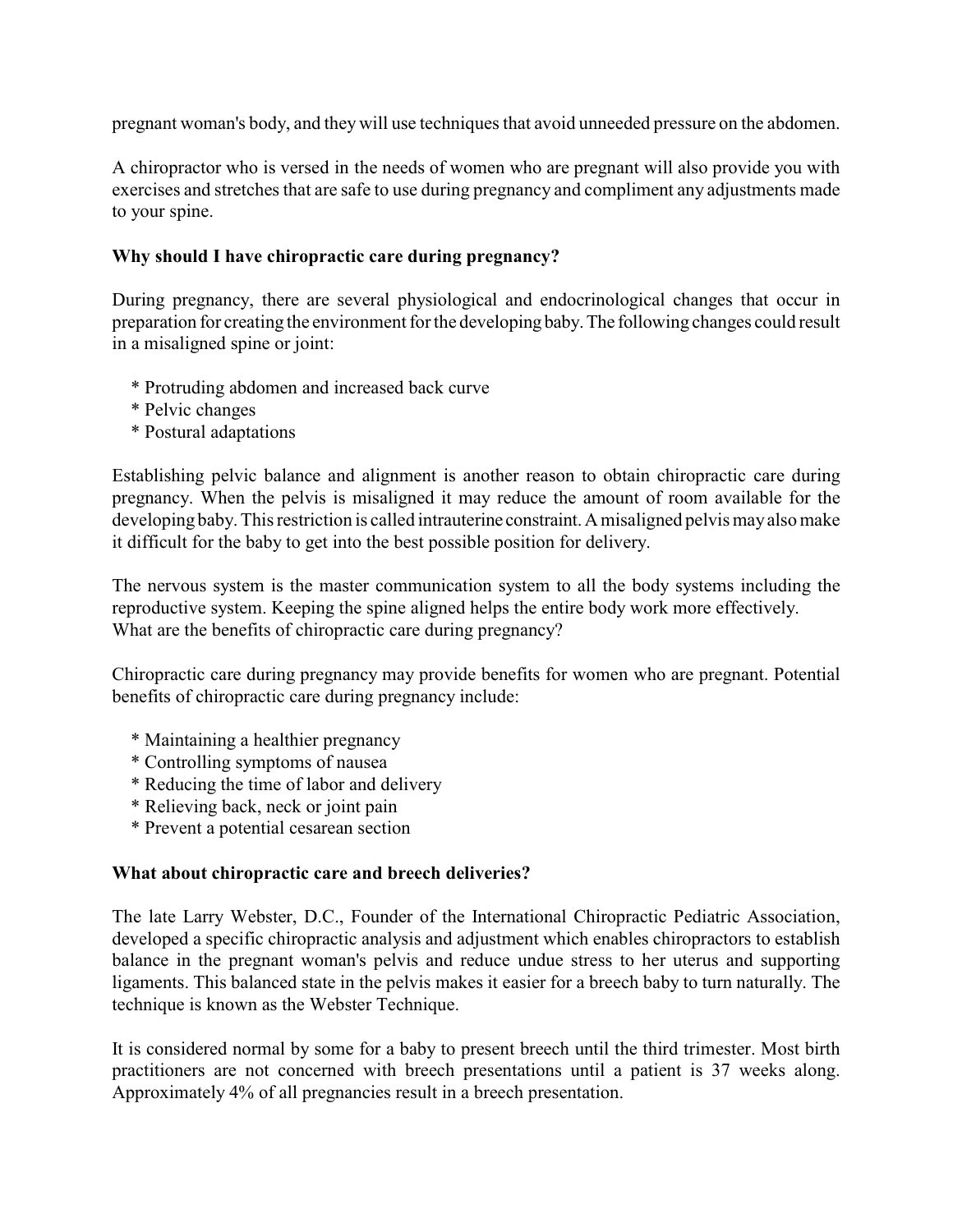The Journal of Manipulative and Physiological Therapeutics reported in the July/August 2002 issue an 82% success rate of babies turning vertex when doctors of chiropractic used the Webster Technique. Further, the results from the study suggest that it may be beneficial to perform the Webster Technique as soon as the 8th month of pregnancy when a woman has a breech presentation.

Currently, the International Chiropractic Pediatric Association recommends that women receive chiropractic care throughout pregnancy to establish pelvic balance and optimize the room a baby has for development throughout pregnancy. With a balanced pelvis, babies have a greater chance of moving into the correct position for birth, and the crisis and worry associated with breech and posterior presentations may be avoided altogether. Optimal baby positioning at the time of birth also eliminates the potential for dystocia (difficult labor) and therefore results in easier and safer deliveries for both the mother and baby.

Regular chiropractic care is an integral part of the prenatal and postpartum care during pregnancy. It helps keep mom feeling good and assists her in coping with the physical stresses of an ever changing body.

- \* Neuromuscular and Biochemical Changes During Pregnancy
- \* Chiropractic Treatment of the Neuromuscular and Biochemical Problems
- \* Frequently Asked Questions
- \* Chiropractic and Pregnancy Scientific Studies

#### **Neuromuscular and Biochemical Changes During Pregnancy**

During pregnancy, most women experience a number of neuromuscular and biochemical problems which respond favorably to gentle, safe, noninvasive chiropractic care. These include:

- \* release of the hormone relaxin causes muscle and ligament relaxation o allows joints to more easily misalign
- \* increased weight gain
	- o increased demand and fatigue on spinal and pelvic muscles
	- o increased stress on spinal and pelvic ligaments
	- o increase in lumbar and thoracic spinal curves which further increase the above
- o increased joint stress and thus occurrence of vertebral and sacroiliac joint misalignments
- \* change in weight distribution
	- o increased demand and fatigue on spinal and pelvic muscles
	- o increased stress on spinal and pelvic ligaments
	- o increase in lumbar and thoracic spinal curves which further increase the above
	- o increased joint stress and thus occurrence of vertebral and sacroiliac joint misalignments

The above changes primarily affect the pelvic and spinal ligaments, muscles, joints and other supportive soft tissues. These changes cause sprain/strains of pelvic and spinal structures, as well as alteration of the normal spinal curvatures and spinal biomechanics. The result is an increased stress on the body leading to pain and discomfort.